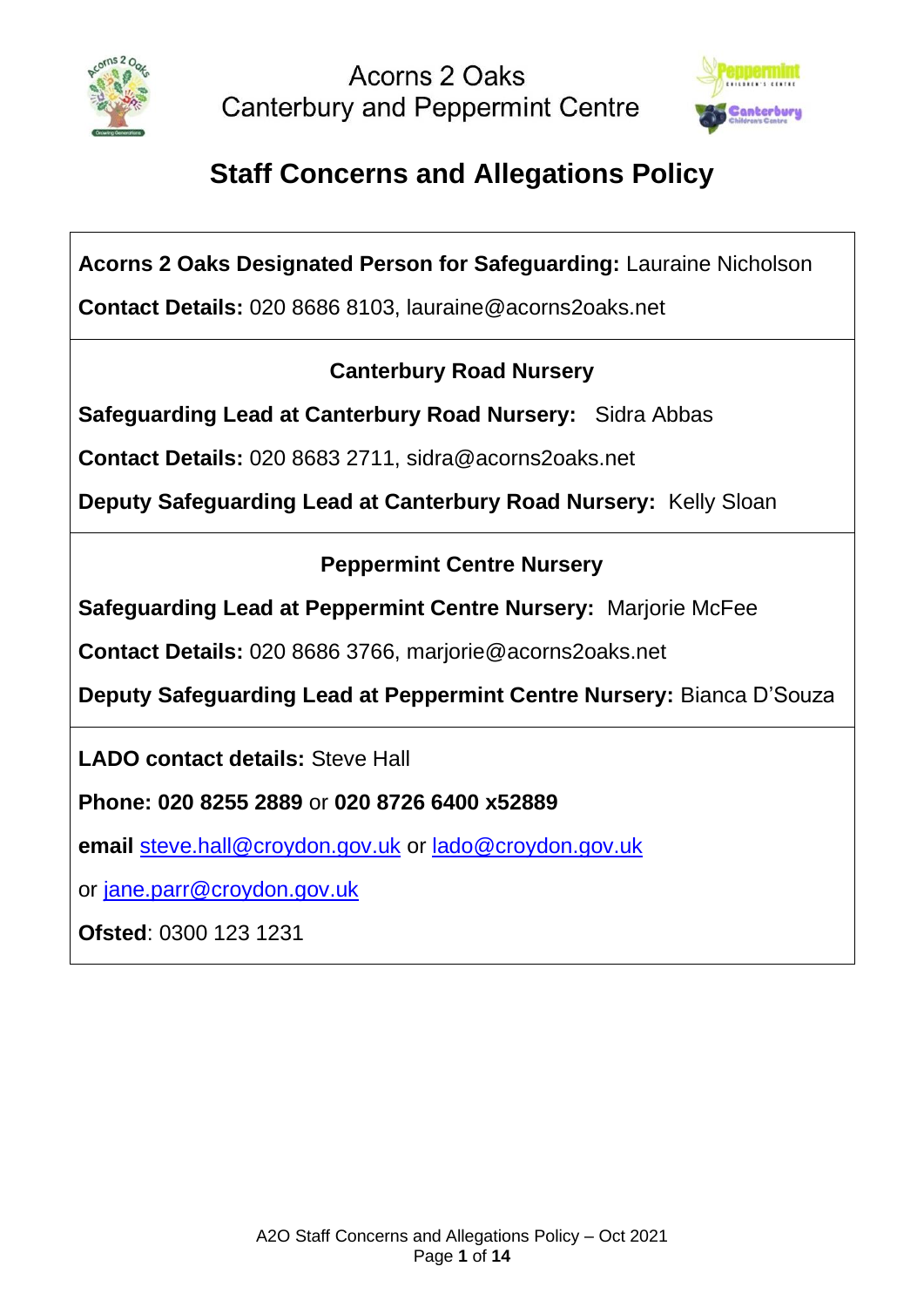#### **Croydon Procedure for Managing Allegations Against Staff**

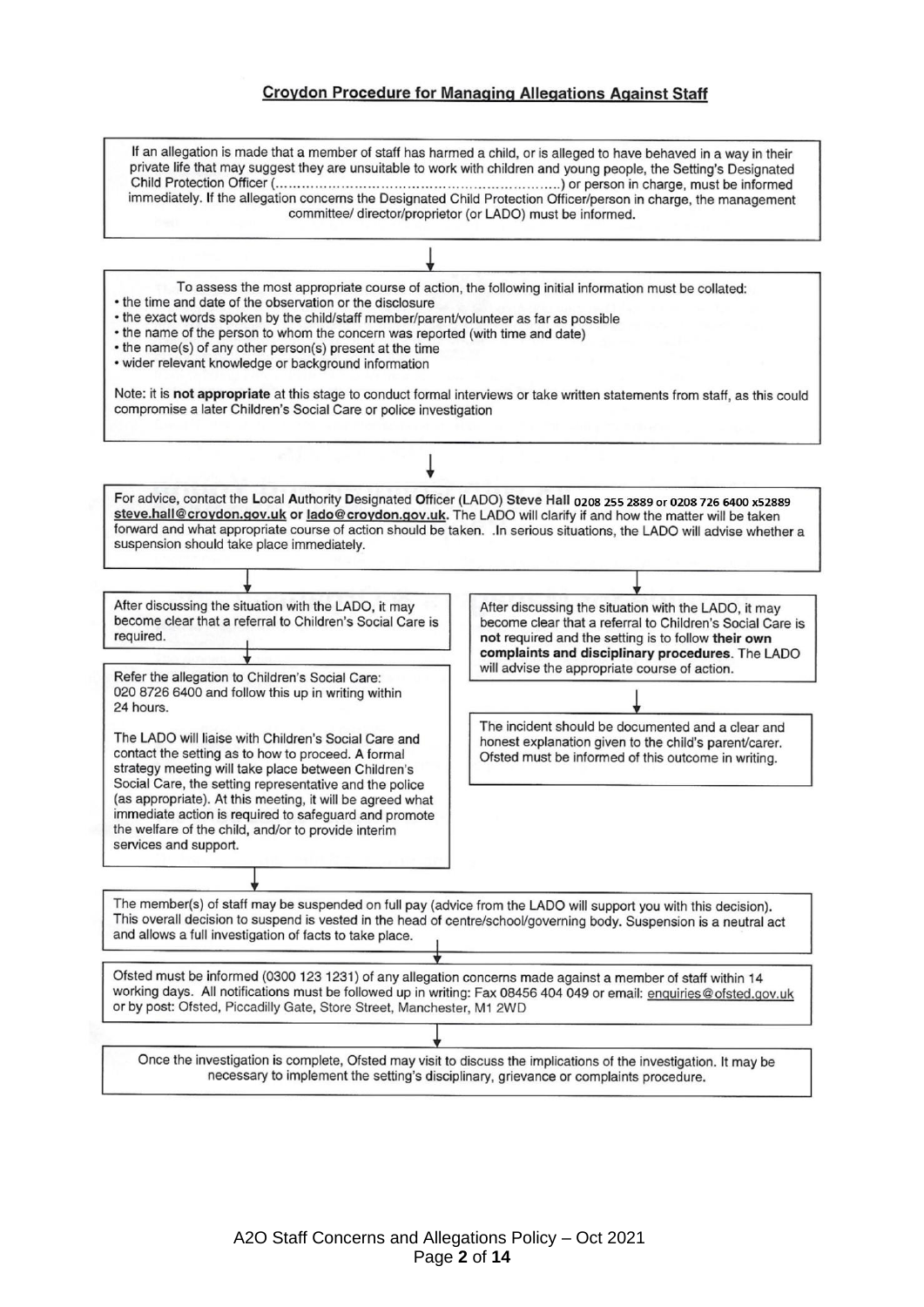## **The Management of Allegations against Staff who work with Children and Young People**

#### **Introduction**

All organisations providing services to children must ensure that those who work with or on behalf of children and young people are competent, confident and safe to do so. Likewise, anyone who comes into contact with children and young people in their work has a duty of care to safeguard and promote their welfare.

The vast majority of adults who work with children act professionally and aim to provide a safe and supportive environment which secures the well-being and very best outcomes for children and young people in their care. However, it is recognised that in this area of work tensions and misunderstandings can occur. It is here that the behaviour of adults can give rise to allegations of abuse being made against them. Allegations may be misplaced or malicious. They may arise from differing perceptions of the same event, but when they occur, they are inevitably distressing and difficult for all concerned.

Equally, it must be recognised that some allegations will be genuine and there are adults who will deliberately seek out, create or exploit opportunities to abuse children. It is therefore essential that a clear process exists for the investigation and resolution of allegations made for the benefit of all concerned.

#### **Who is covered by the allegations against staff process?**

This process covers all persons working within the children's workforce in either a paid or unpaid capacity and includes volunteers and foster carers. This includes anyone working in a health, education, social care or voluntary sector service setting as well as any other service provided to children.

#### **Who is responsible for the allegations against staff process in Croydon?**

The process is managed by Croydon's LADO (Local Authority Designated Officer). All local authorities must have a LADO who is responsible for

- managing individual cases
- providing advice and guidance
- liaising with police and other agencies
- monitoring progress of cases for timeliness, thoroughness and fairness

## **The LADO can be contacted on 020 8255 2889 or 0208 726 6400 x52889. Or by email on lado@croydon.gov.uk**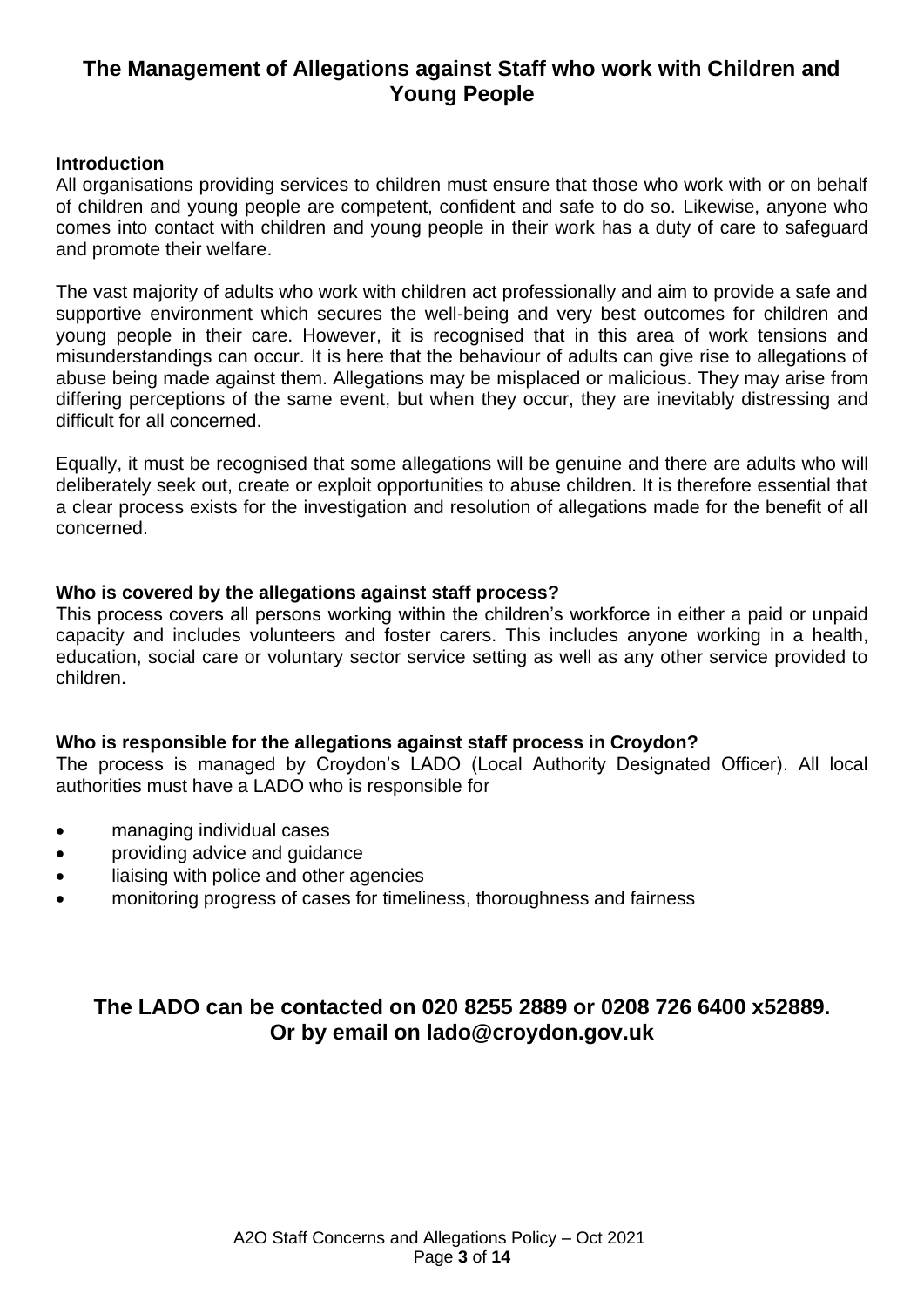#### **What are the responsibilities of organisations providing services to children?**

All organisations who provide services to or for children and particularly member organisations of Croydon's Safeguarding Children Partnership (CSCP) should have a named senior officer (The Designated Senior Officer) who has responsibility for ensuring that procedures are in place for dealing with allegations against staff.

All allegations against staff which meet the criteria below, should be reported to the Designated Senior Officer, who should ordinarily be the person to liaise with the LADO. This manager should be a senior manager who is able to make decisions on Human Resources matters.

In addition, each organisation should appoint a second Designated Officer to deal with allegations when the Designated Manager is absent, or when the allegations are against the Designated Manager. A*ll staff should be made aware of who the Designated Manager is within your organisation*

#### **When is it necessary to contact the LADO?**

All allegations that meet the following criteria must be reported to the LADO. Where it is alleged that someone has

- Behaved in a way that has harmed or may have harmed a child
- Possibly committed a criminal offence against or related to a child
- Behaved in a way that indicates they are unsuitable to work with children

Allegations may relate to concerns about neglect, physical, sexual or emotional abuse or the use of restraint not permitted by law or guidance. The LADO can also be contacted for advice regarding concerns or suspicions about behaviour towards children by staff within Croydon's children's workforce. **If in doubt contact the LADO**

#### **What happens when the LADO is contacted?**

The LADO will complete an initial evaluation and provide advice regarding the pathway to be followed to resolve the allegation. This will be based upon the LADO's view of the allegation and whether it meets the threshold

#### **What are the possible options for following up an allegation?**

The LADO will decide whether the allegation made is a potential criminal offence in which case a referral will be made to the police.

If the allegation indicates a child or children may be at risk of significant harm then a child protection investigation will be undertaken by Children's Social Care. In these circumstances a Strategy Meeting is likely to be convened to share information about the allegation and plan the investigation and any actions needed to protect children. This meeting will be attended by the police, social workers and senior representatives from the organisation concerned including HR (human resources). The subject of the allegation is not invited to attend but should have some feedback after the meeting takes place, subject to this not compromising any investigation.

If the allegation does not indicate a potential criminal offence or child protection issue the matter may be passed back to the organisation managing the staff member to resolve under their staffing ( disciplinary or standards) process or as a complaint. In some circumstances, where the concerns relate to the level of care provided, it may be appropriate for a strategy meeting to consider how best to support the organisation in addressing these concerns.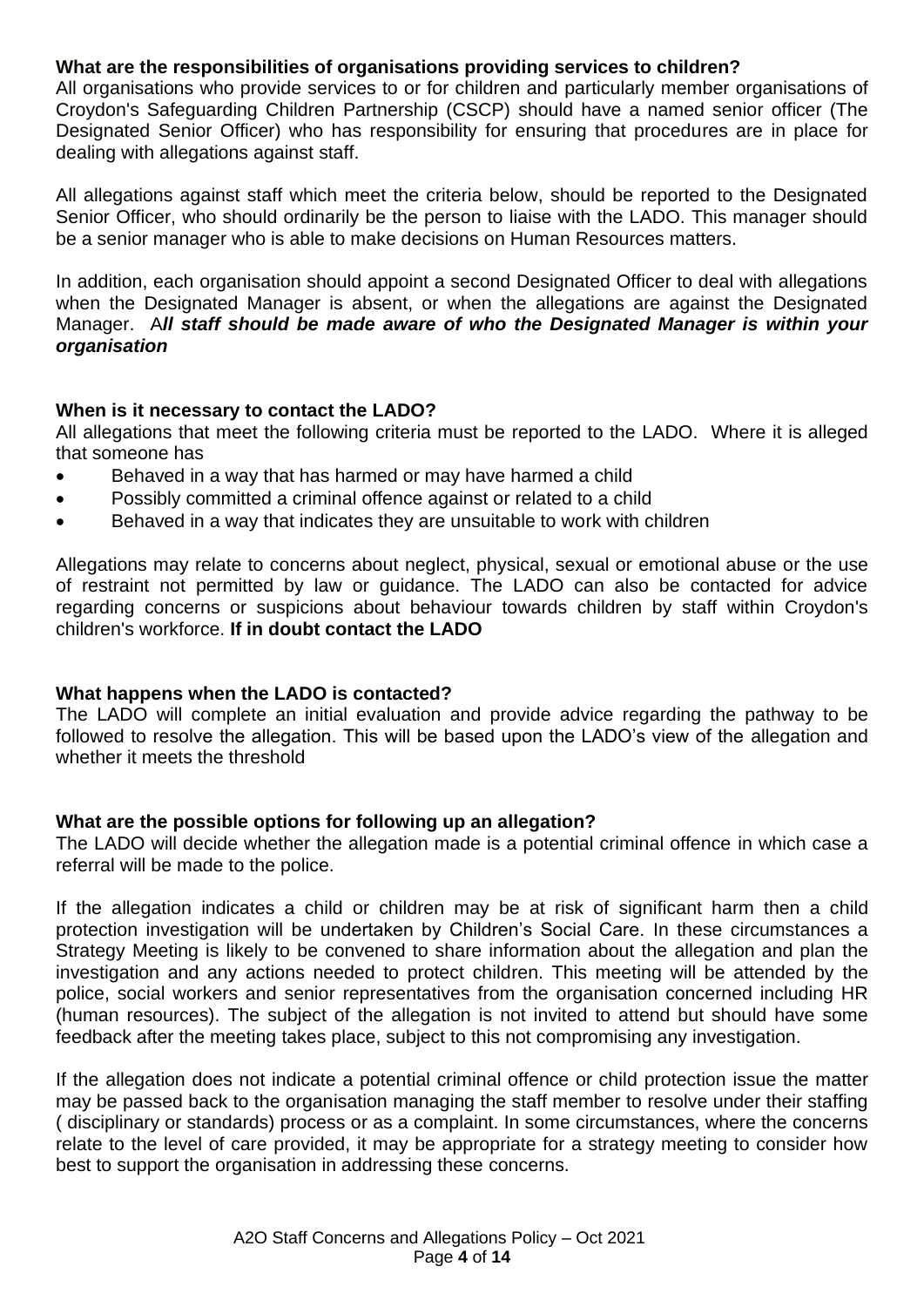#### **Who makes allegations against staff?**

Allegations may be made by children, their parents, colleagues or others.

#### **What information will parents be told?**

Parents should be told at the earliest opportunity if their child has made an allegation or there is a concern that they may have been harmed by someone working with them. Parents should be kept informed during the investigation process and be told the outcome.

#### **How will children be assisted during the process?**

Children should be given the opportunity to share any concerns they have about their care and should be supported throughout the investigation process. They should also be told the outcome and provided with further support if required. The Strategy meeting will identify who will provide support to the child/children and their families during the process and if appropriate afterwards.

#### **Can parents and children refer directly to the LADO?**

In most circumstances concerns should be raised directly with a senior member of staff within the organisation (not the person who is the subject of the allegation). There will of course be occasions when the concerns will be reported to a third party, who is another professional working with the child or family. In order to maintain impartiality and independence, the LADO will not ordinarily communicate directly with the child and their family or with the person against whom the allegations are made.

#### **What happens if I am subject to an allegation?**

Your manager will contact the LADO for advice. This will include when it is appropriate to share details of the allegation with you and who will be investigating it. You should be offered information about support during the process, this may be via your union representative and a named individual within your workplace or your professional body.

It is acknowledged that being subject to an allegation is a very stressful process. Your GP may also be an appropriate source of assistance.

Allegations may also relate to events in a staff member's personal life, for example that their own children have been subject to a child protection investigation. In these circumstances the LADO will consider whether the staff member's employer needs to be contacted and this information shared. The employee should be consulted about this and have the chance to tell their employer themself unless the situation is urgent in which case the information may be shared immediately.

#### **Should the subject of an allegation be suspended?**

Decisions about suspension are made on a case by case basis and depend on the nature and seriousness of the allegation. Whilst the LADO can offer advice only an employer may make a decision to suspend a staff member. Many people subject to allegations are not suspended although their working arrangements may be adjusted whilst the matter is followed up. If a decision is made to suspend an employee, this will be done on a no blame basis whilst investigations are conducted.

#### **How long will an allegation take to investigate?**

It is important that allegations are investigated as quickly as possible for all concerned. Initial evaluations by the LADO begin immediately and initial advice is given within a few days and usually concluded within a month. More complex investigations or those involving the police can take longer but the LADO is expected to monitor these for timeliness and assist in resolving delays where possible.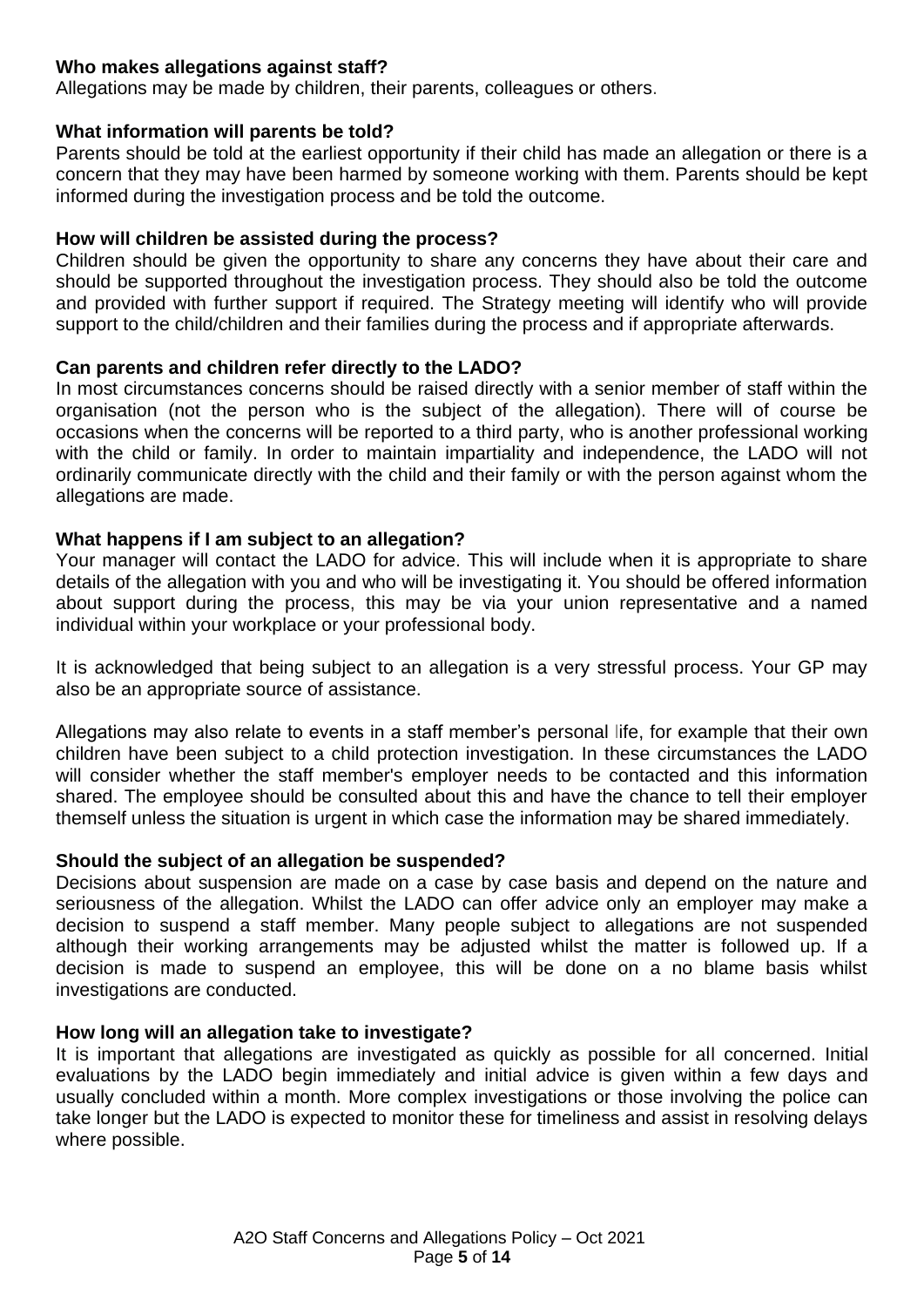#### **What happens at the end of the process?**

Whichever process used to investigate the allegation (ie criminal, child protection or employer based) will be expected to form a conclusion about the concerns raised based on the available evidence.

Following most allegations staff return to the work place and where this is decided support should be offered to enable this to happen successfully. If it is concluded that someone working with children has harmed a child or is unsuitable to work with children it is possible they will be dismissed by their employer and in these cases a referral will be made to ISA (the Independent Safeguarding Authority) to consider whether this person should be barred from working with children.

Whatever the outcome the LADO will assist the organisation in which the allegation occurred regarding any lessons to be learnt and ways in which safer working arrangements can be improved.

#### **What records will be kept regarding allegations?**

It is a requirement that a summary of any allegations made and the outcome of any investigation is kept on the HR file of the person concerned. This record should be kept for 10 years or until retirement whichever is the sooner.

Other records may be held by agencies involved in investigating allegations. Information about what information should be disclosed in references can be obtained via the LADO on the phone number above.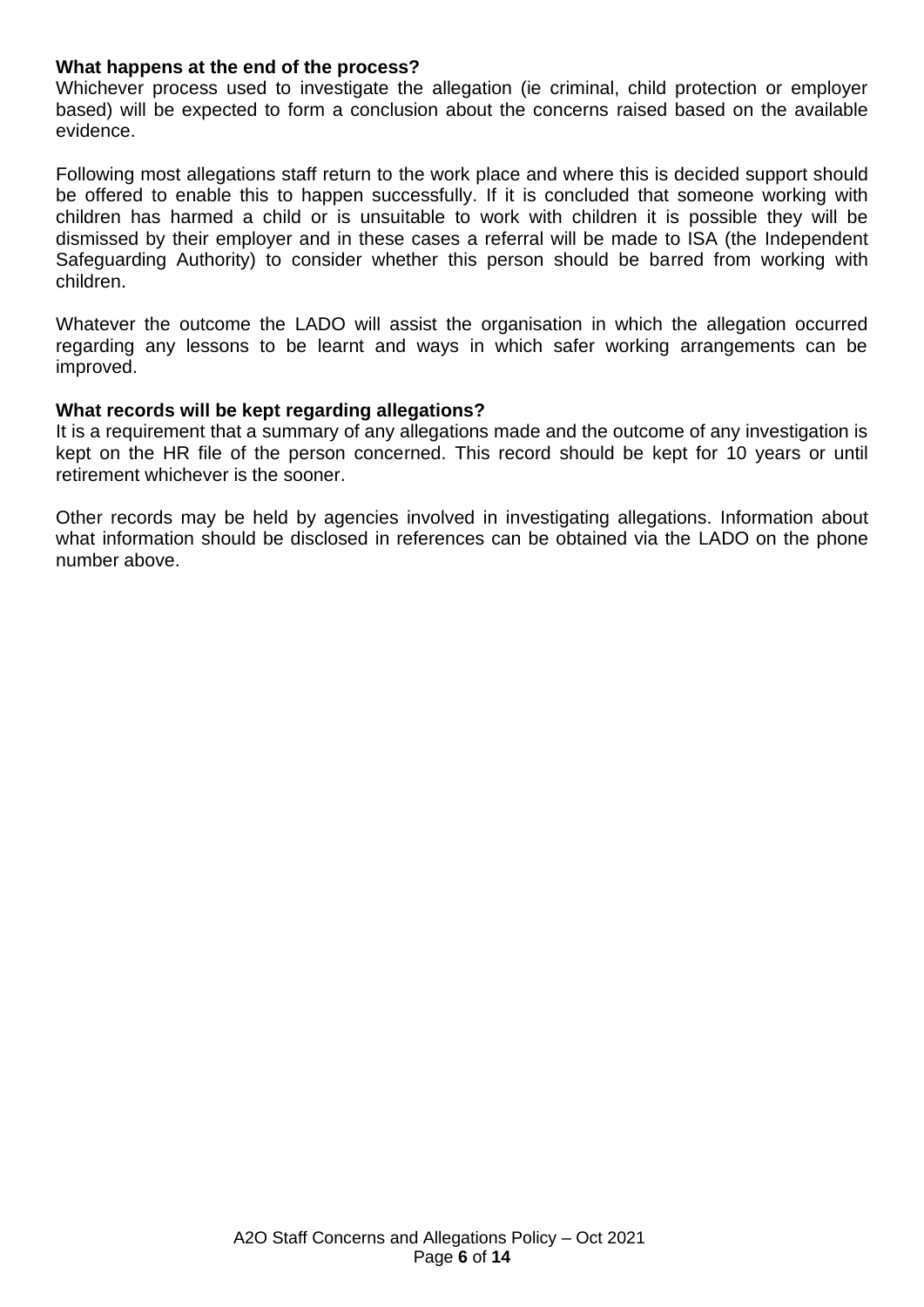# **The LADO Process**

An Allegation / concern is made against a Professional or volunteer who works with children

Designated Manager contacts the LADO for advice/guidance

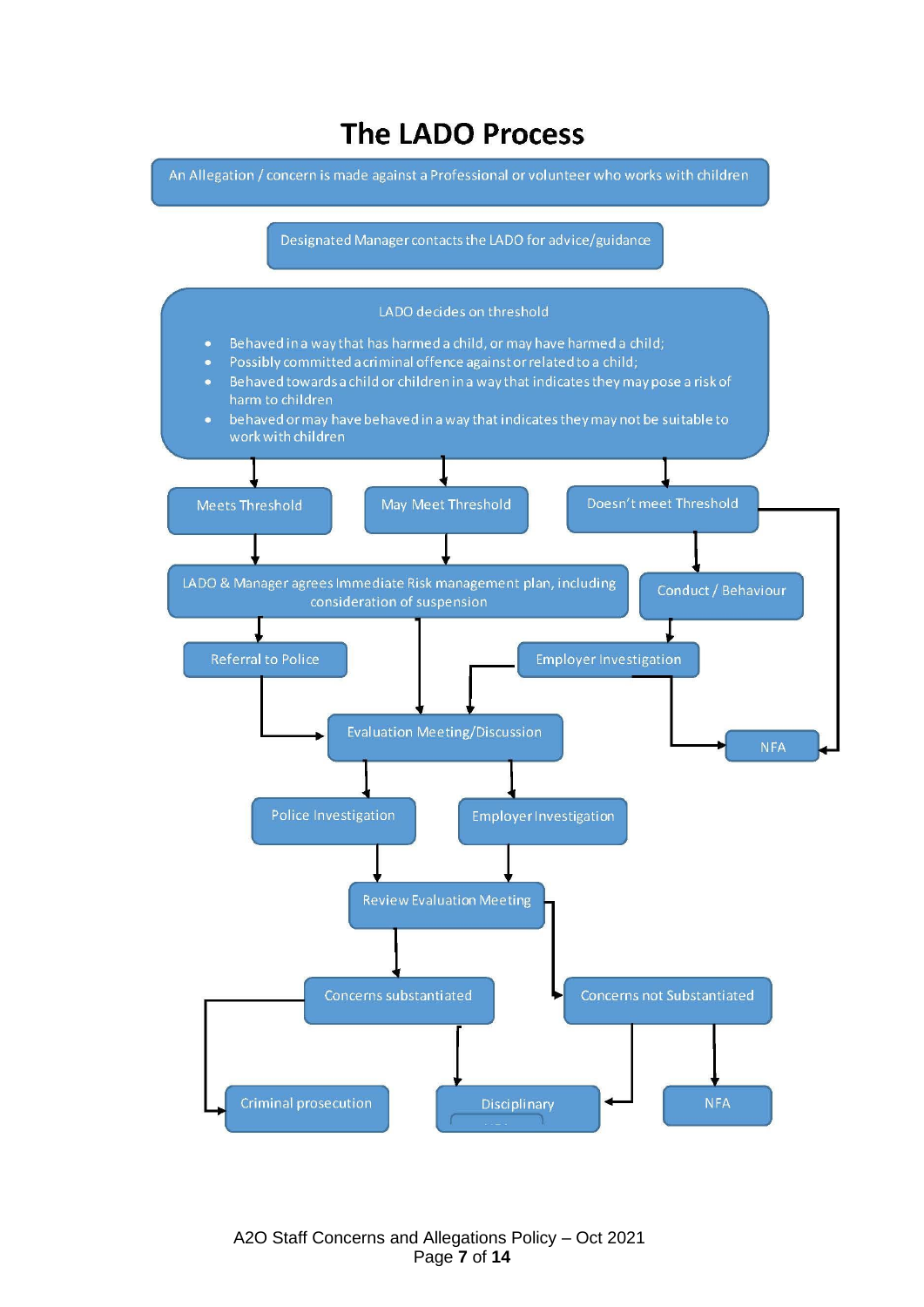#### **Restricted NOT TO BE DISCLOSED TO ANY PERSON WITHOUT THE EXPRESS PERMISSION OF THE CHAIRPERSON CROYDON CHILDREN'S QUALITY ASSURANCE AND SAFEGUARDING SERVICE** ALLEGATIONS AGAINST ADULTS WHO WORK WITH CHILDREN Referral Form

**Date of Referral:** 

| Details of referrer    |                 |                                            |
|------------------------|-----------------|--------------------------------------------|
| Employer/ organisation | <b>Position</b> | Address email address and telephone number |
|                        |                 |                                            |
|                        |                 |                                            |

| Details of alleged Perpetrator |         |  |  |  |
|--------------------------------|---------|--|--|--|
| Name                           | CRS No  |  |  |  |
| <b>DOB</b>                     | Address |  |  |  |
| Ethnicity                      | Gender  |  |  |  |
| Religion                       |         |  |  |  |

### *Details of Allegation / Concerns (including dates)*

## **Have Police been notified Yes / No**

| Details of alleged perpetrator's employment/organisation |          |                                   |                                            |  |
|----------------------------------------------------------|----------|-----------------------------------|--------------------------------------------|--|
| Employer/organisation                                    | Position | Employer/ organisation<br>address | Employer/ organisation<br>telephone number |  |
|                                                          |          |                                   |                                            |  |

| Details of alleged perpetrator's family composition |               |     |            |        |                              |                                           |                                           |
|-----------------------------------------------------|---------------|-----|------------|--------|------------------------------|-------------------------------------------|-------------------------------------------|
| Surname                                             | First<br>name | ICS | <b>DOB</b> | Gender | Ethnicity<br>and<br>religion | Relationship<br>to alleged<br>perpetrator | <b>Address</b><br>(including<br>postcode) |
|                                                     |               |     |            |        |                              |                                           |                                           |
|                                                     |               |     |            |        |                              |                                           |                                           |
|                                                     |               |     |            |        |                              |                                           |                                           |
|                                                     |               |     |            |        |                              |                                           |                                           |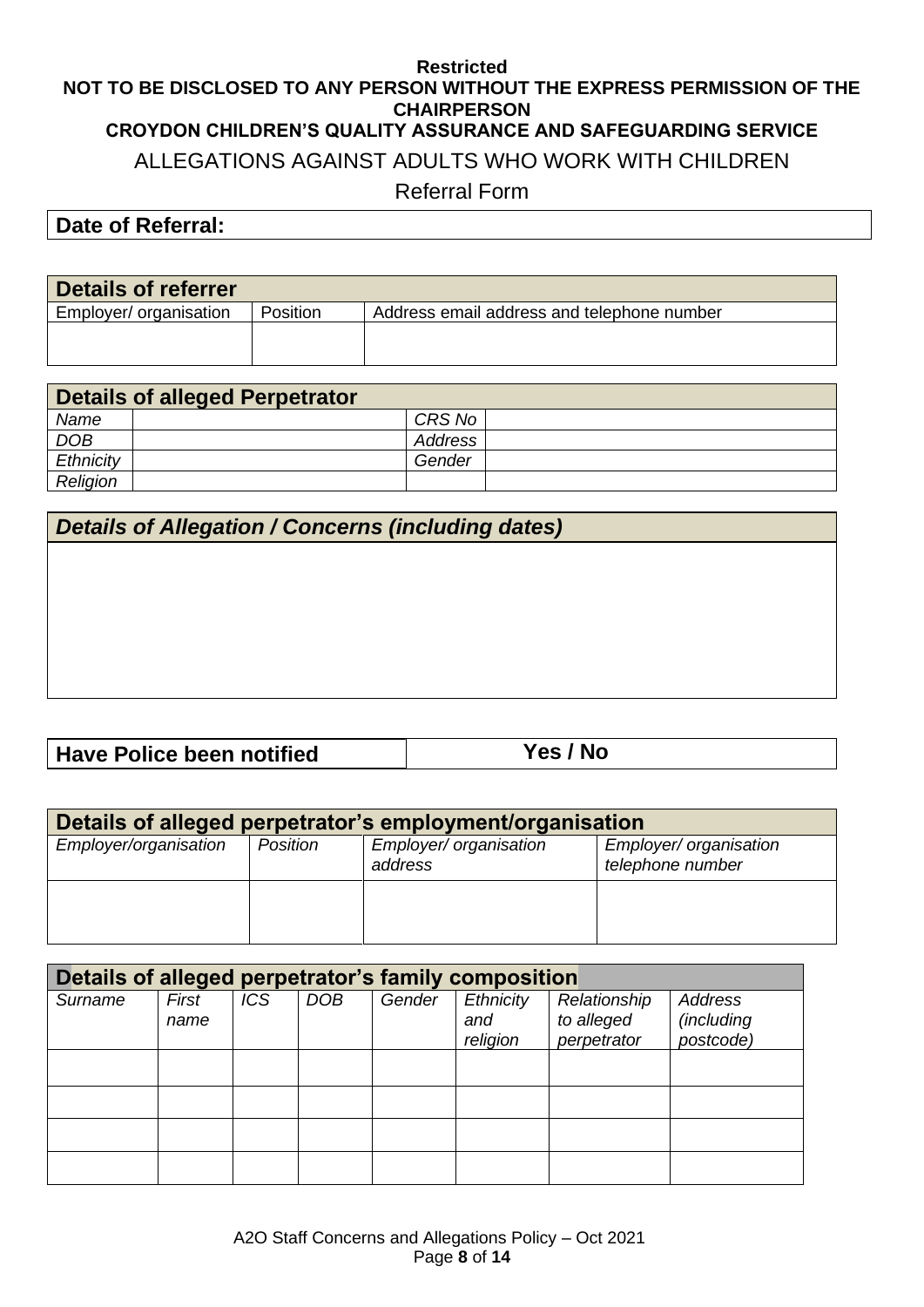| Details of children involved in allegation/incident |            |            |        |                      |          |                                            |
|-----------------------------------------------------|------------|------------|--------|----------------------|----------|--------------------------------------------|
| Name                                                | <b>ICS</b> | <b>DOB</b> | Gender | Ethnicity            | Religion | Special needs/<br>disability               |
|                                                     |            |            |        |                      |          |                                            |
|                                                     |            |            |        |                      |          |                                            |
| Legal status (if applicable)                        |            |            |        | provide home address |          | Resident address, if different please also |
|                                                     |            |            |        |                      |          |                                            |

# **Actions by LADO**

## **Outcome / Decision of LADO**

| Details of those to be invited to a Strategy Meeting |               |                                  |  |
|------------------------------------------------------|---------------|----------------------------------|--|
| Name                                                 | <b>Status</b> | Agency Address, Tel No and Email |  |
|                                                      |               |                                  |  |
|                                                      |               |                                  |  |
|                                                      |               |                                  |  |
|                                                      |               |                                  |  |
|                                                      |               |                                  |  |
|                                                      |               |                                  |  |
|                                                      |               |                                  |  |
|                                                      |               |                                  |  |
|                                                      |               |                                  |  |
|                                                      |               |                                  |  |
|                                                      |               |                                  |  |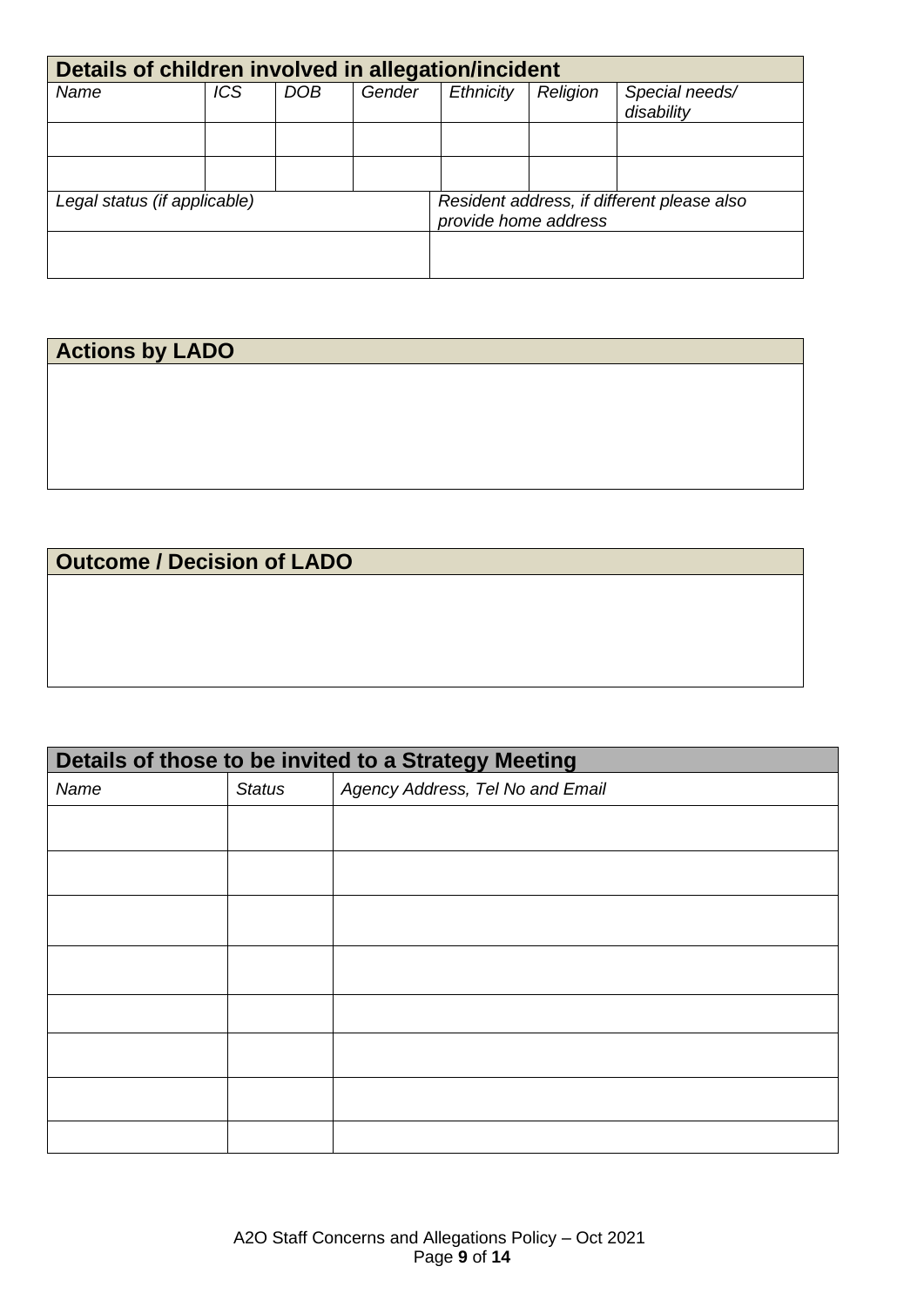# **Notification of an allegation against a member of staff**

| Name of organisation           |  |
|--------------------------------|--|
| <b>Address of organisation</b> |  |
| Name of referrer               |  |
| <b>Name of Manager/DSL</b>     |  |
| <b>Telephone/Email</b>         |  |
| Date of referral               |  |

| Details of the child/ren                           |  |
|----------------------------------------------------|--|
| <b>Name</b>                                        |  |
| Date of birth                                      |  |
| <b>Address</b>                                     |  |
| Is the child known to CSC?<br>If yes, give details |  |
| Any SEN's?                                         |  |
| <b>Name of parents/carers</b>                      |  |
| <b>Contact details of parents</b>                  |  |
| <b>Details of any siblings</b>                     |  |
| Any other professionals?<br>If yes, give details   |  |
| <b>Telephone/Email</b>                             |  |

| Details of member of staff        |  |
|-----------------------------------|--|
| <b>Name</b>                       |  |
| Date of birth                     |  |
| <b>Address</b>                    |  |
| Telephone/email                   |  |
| Position held in the organisation |  |
| Date of employment                |  |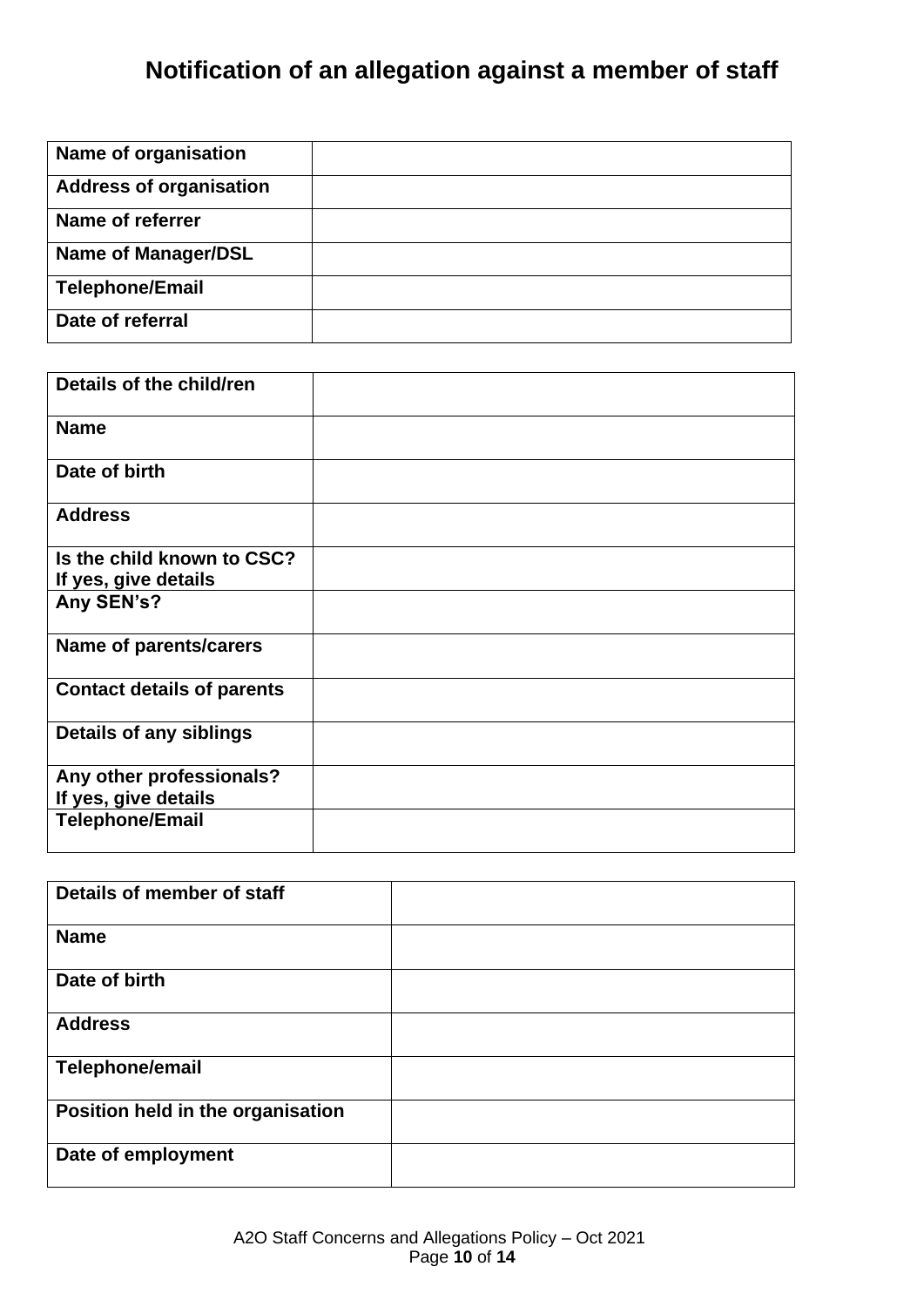| Date of last DBS Check                                         |  |
|----------------------------------------------------------------|--|
| Details of any siblings                                        |  |
| Any other known work with children<br>outside of this role?    |  |
| Details of any previous concerns?                              |  |
| Are any children as part of the<br>member of staffs household? |  |

| <b>Witnesses</b>       |  |
|------------------------|--|
| <b>Name</b>            |  |
| <b>Role</b>            |  |
| <b>Contact details</b> |  |

| <b>Witnesses</b>       |  |
|------------------------|--|
| <b>Name</b>            |  |
| <b>Role</b>            |  |
| <b>Contact details</b> |  |

| <b>Witnesses</b>                                                                         |  |  |
|------------------------------------------------------------------------------------------|--|--|
| <b>Name</b>                                                                              |  |  |
| <b>Role</b>                                                                              |  |  |
| <b>Contact details</b>                                                                   |  |  |
| <b>Description of circumstances and</b><br>context of the<br>allegation/incident/concern |  |  |
| Date of incident                                                                         |  |  |
| <b>Time</b>                                                                              |  |  |
| <b>Place</b>                                                                             |  |  |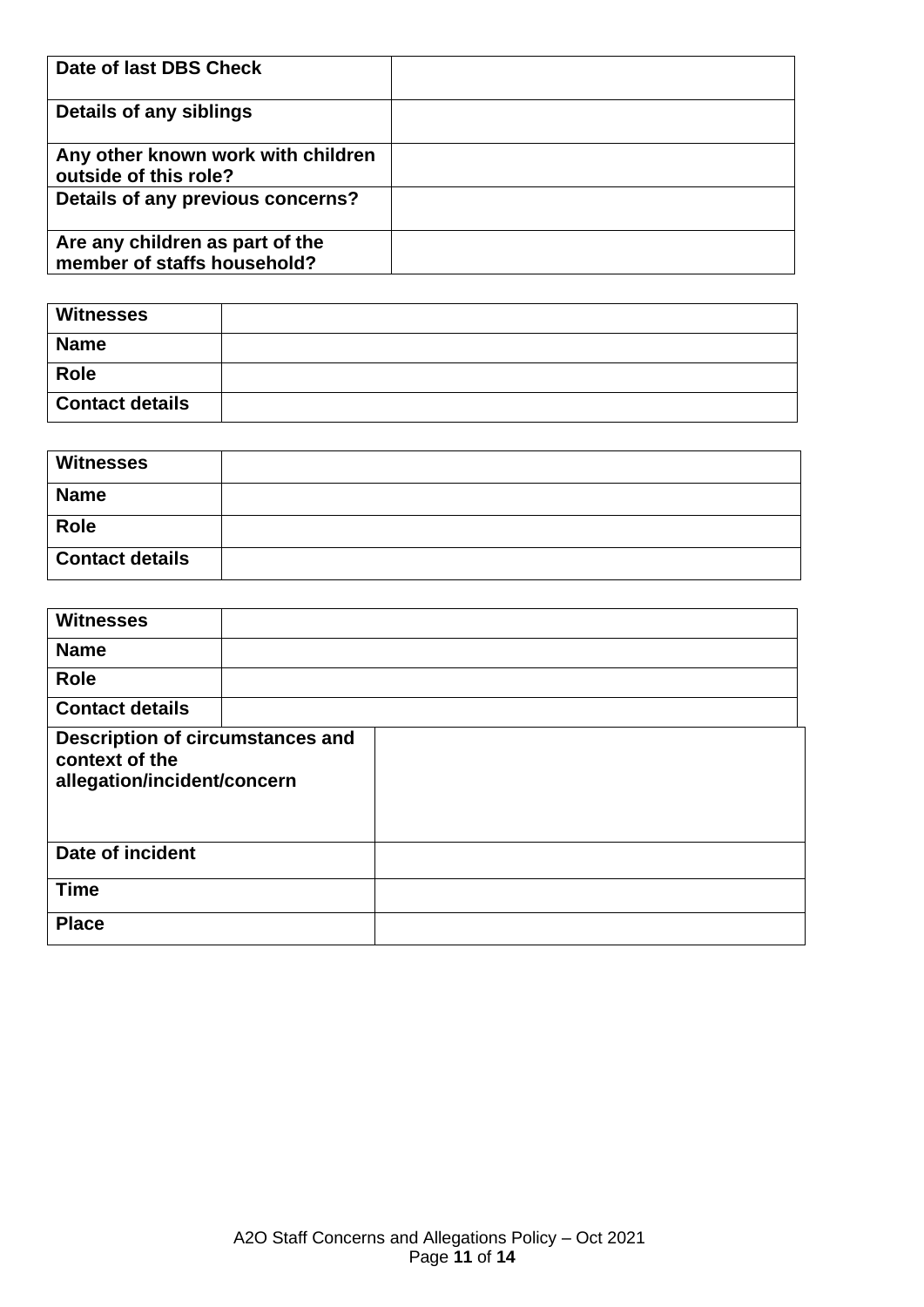**Details of any action taken by referring agency to safeguard children i.e. suspension/medical attention.**

## **If the allegation relates to a member of staff in educational setting, please inform the LADO (within 24 hours) and Ofsted (within 14 days)**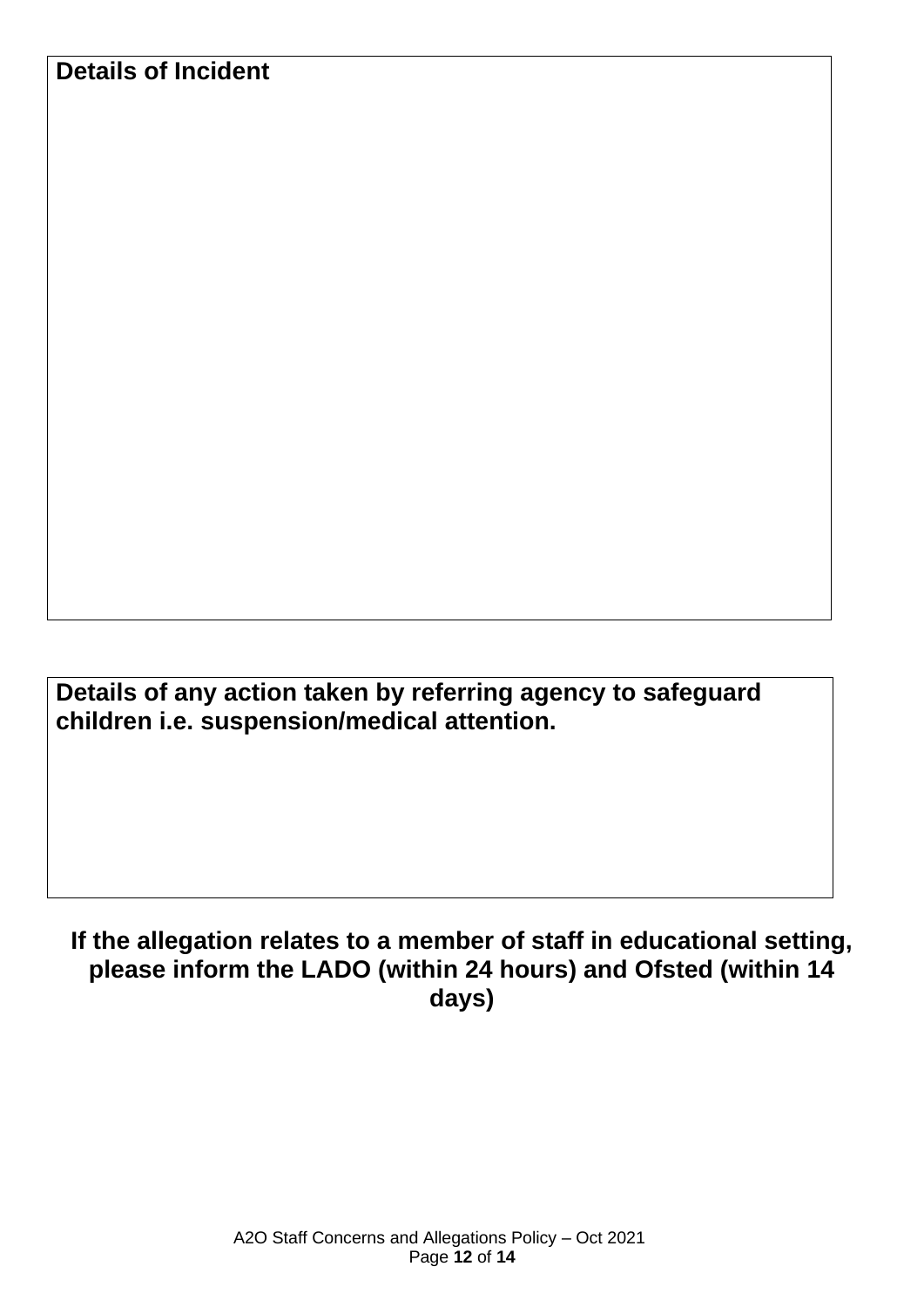## **Advice given by LADO**

**Action taken by LADO**

**Outcome**

**Advice given by Ofsted**

**Action taken by Ofsted**